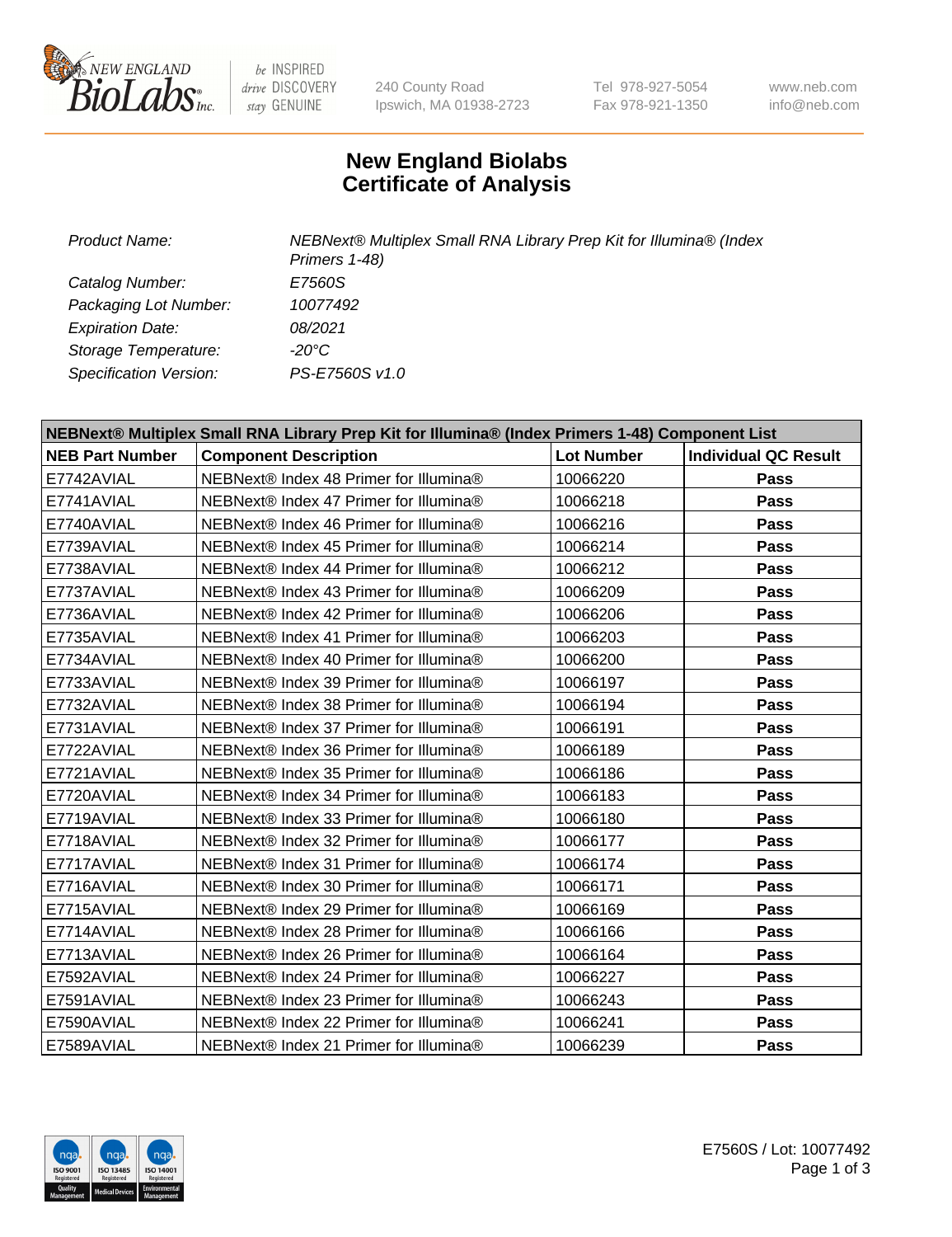

be INSPIRED drive DISCOVERY stay GENUINE

240 County Road Ipswich, MA 01938-2723 Tel 978-927-5054 Fax 978-921-1350 www.neb.com info@neb.com

| NEBNext® Multiplex Small RNA Library Prep Kit for Illumina® (Index Primers 1-48) Component List |                                                            |                   |                             |  |
|-------------------------------------------------------------------------------------------------|------------------------------------------------------------|-------------------|-----------------------------|--|
| <b>NEB Part Number</b>                                                                          | <b>Component Description</b>                               | <b>Lot Number</b> | <b>Individual QC Result</b> |  |
| E7588AVIAL                                                                                      | NEBNext® Index 20 Primer for Illumina®                     | 10066237          | Pass                        |  |
| E7587AVIAL                                                                                      | NEBNext® Index 19 Primer for Illumina®                     | 10066235          | Pass                        |  |
| E7586AVIAL                                                                                      | NEBNext® Index 18 Primer for Illumina®                     | 10066244          | Pass                        |  |
| E7585AVIAL                                                                                      | NEBNext® Index 17 Primer for Illumina®                     | 10066224          | Pass                        |  |
| E7584AVIAL                                                                                      | NEBNext® Index 16 Primer for Illumina®                     | 10066222          | Pass                        |  |
| E7583AVIAL                                                                                      | NEBNext® Index 15 Primer for Illumina®                     | 10066233          | Pass                        |  |
| E7582AVIAL                                                                                      | NEBNext® Index 14 Primer for Illumina®                     | 10066231          | Pass                        |  |
| E7581AVIAL                                                                                      | NEBNext® Index 13 Primer for Illumina®                     | 10066229          | Pass                        |  |
| E7562AVIAL                                                                                      | NEBNext® Index 27 Primer for Illumina®                     | 10066134          | Pass                        |  |
| E7561AVIAL                                                                                      | NEBNext® Index 25 Primer for Illumina®                     | 10066133          | Pass                        |  |
| E7355AAVIAL                                                                                     | ProtoScript® II Reverse Transcriptase                      | 10066162          | Pass                        |  |
| E7334AAVIAL                                                                                     | NEBNext® First Strand Synthesis Reaction Buffer   10066160 |                   | Pass                        |  |
| E7333AAVIAL                                                                                     | NEBNext® SR RT Primer for Illumina®                        | 10066158          | Pass                        |  |
| E7332AAVIAL                                                                                     | NEBNext® 3' SR Adaptor for Illumina®                       | 10066155          | Pass                        |  |
| E7328AVIAL                                                                                      | NEBNext® 5' SR Adaptor for Illumina®                       | 10066153          | Pass                        |  |
| E7327AAVIAL                                                                                     | Nuclease-free Water                                        | 10066151          | Pass                        |  |
| E7326AAVIAL                                                                                     | <b>TE Buffer</b>                                           | 10066149          | Pass                        |  |
| E7325AAVIAL                                                                                     | Linear Acrylamide                                          | 10066147          | Pass                        |  |
| E7324AAVIAL                                                                                     | <b>DNA Gel Elution Buffer</b>                              | 10066145          | Pass                        |  |
| E7323AAVIAL                                                                                     | Quick-Load® pBR322 DNA-Mspl Digest                         | 10066245          | Pass                        |  |
| E7322AVIAL                                                                                      | NEBNext® Index 12 Primer for Illumina®                     | 10066130          | Pass                        |  |
| E7321AVIAL                                                                                      | NEBNext® Index 11 Primer for Illumina®                     | 10066129          | Pass                        |  |
| E7320AVIAL                                                                                      | NEBNext® Index 10 Primer for Illumina®                     | 10066128          | Pass                        |  |
| E7319AVIAL                                                                                      | NEBNext® Index 9 Primer for Illumina®                      | 10066127          | Pass                        |  |
| E7318AVIAL                                                                                      | NEBNext® Index 8 Primer for Illumina®                      | 10066126          | Pass                        |  |
| E7317AVIAL                                                                                      | NEBNext® Index 7 Primer for Illumina®                      | 10066125          | Pass                        |  |
| E7316AVIAL                                                                                      | NEBNext® Index 6 Primer for Illumina®                      | 10066131          | Pass                        |  |
| E7315AVIAL                                                                                      | NEBNext® Index 5 Primer for Illumina®                      | 10066124          | Pass                        |  |
| E7314AVIAL                                                                                      | NEBNext® Index 4 Primer for Illumina®                      | 10066123          | Pass                        |  |
| E7313AVIAL                                                                                      | NEBNext® Index 3 Primer for Illumina®                      | 10066122          | <b>Pass</b>                 |  |
| E7312AVIAL                                                                                      | NEBNext® Index 2 Primer for Illumina®                      | 10066121          | Pass                        |  |
| E7311AVIAL                                                                                      | NEBNext® Index 1 Primer for Illumina®                      | 10066120          | Pass                        |  |
| E7310AAVIAL                                                                                     | NEBNext® SR Primer for Illumina®                           | 10066143          | Pass                        |  |
| E7309AAVIAL                                                                                     | LongAmp® Taq 2X Master Mix                                 | 10066141          | Pass                        |  |
| E7308AAVIAL                                                                                     | Murine RNase Inhibitor                                     | 10066139          | Pass                        |  |
| E7305AAVIAL                                                                                     | NEBNext® 5' Ligation Enzyme Mix                            | 10066137          | Pass                        |  |